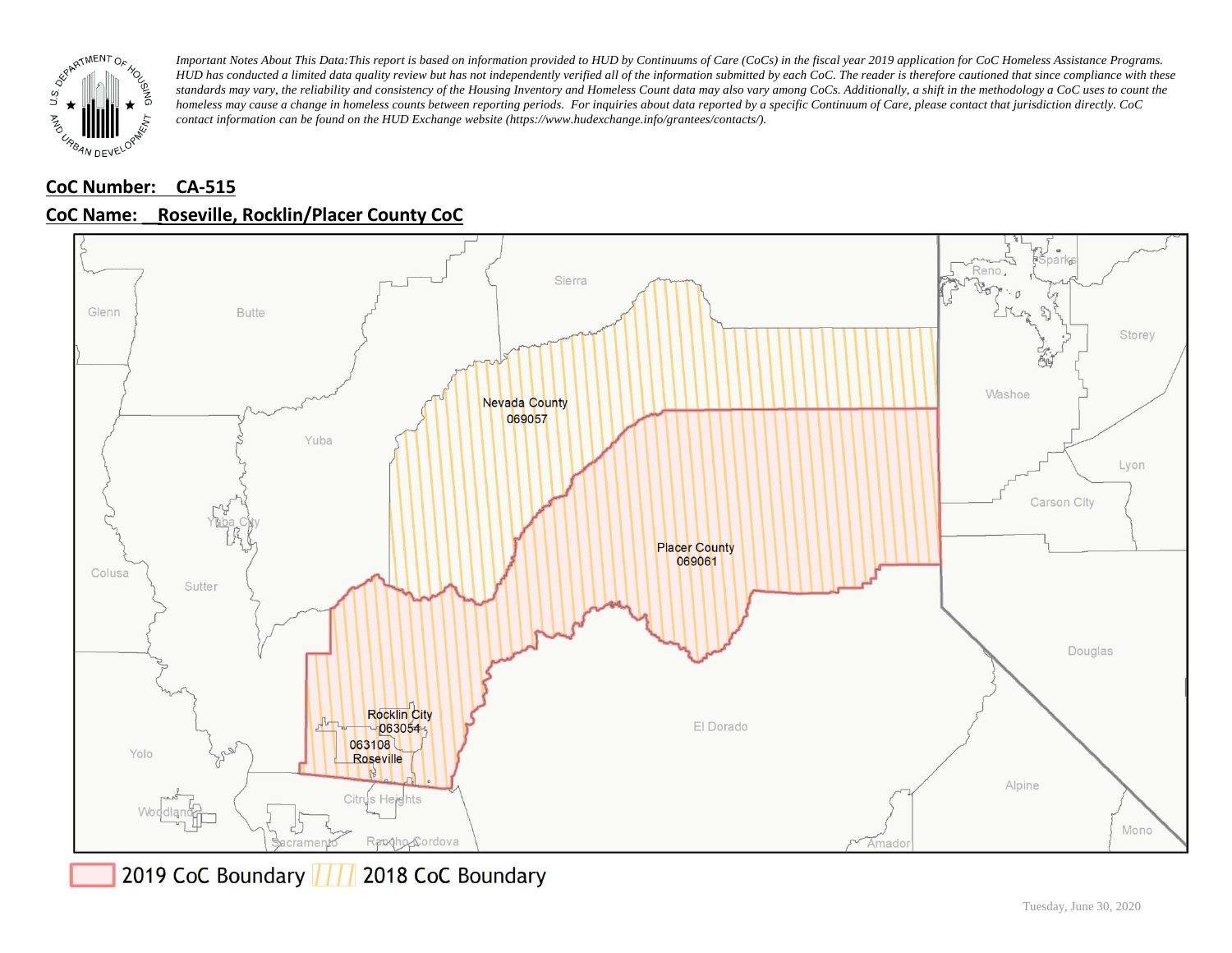

#### **CoC Number: CA-515**

### **CoC Name: \_\_ Roseville, Rocklin/Placer County CoC**

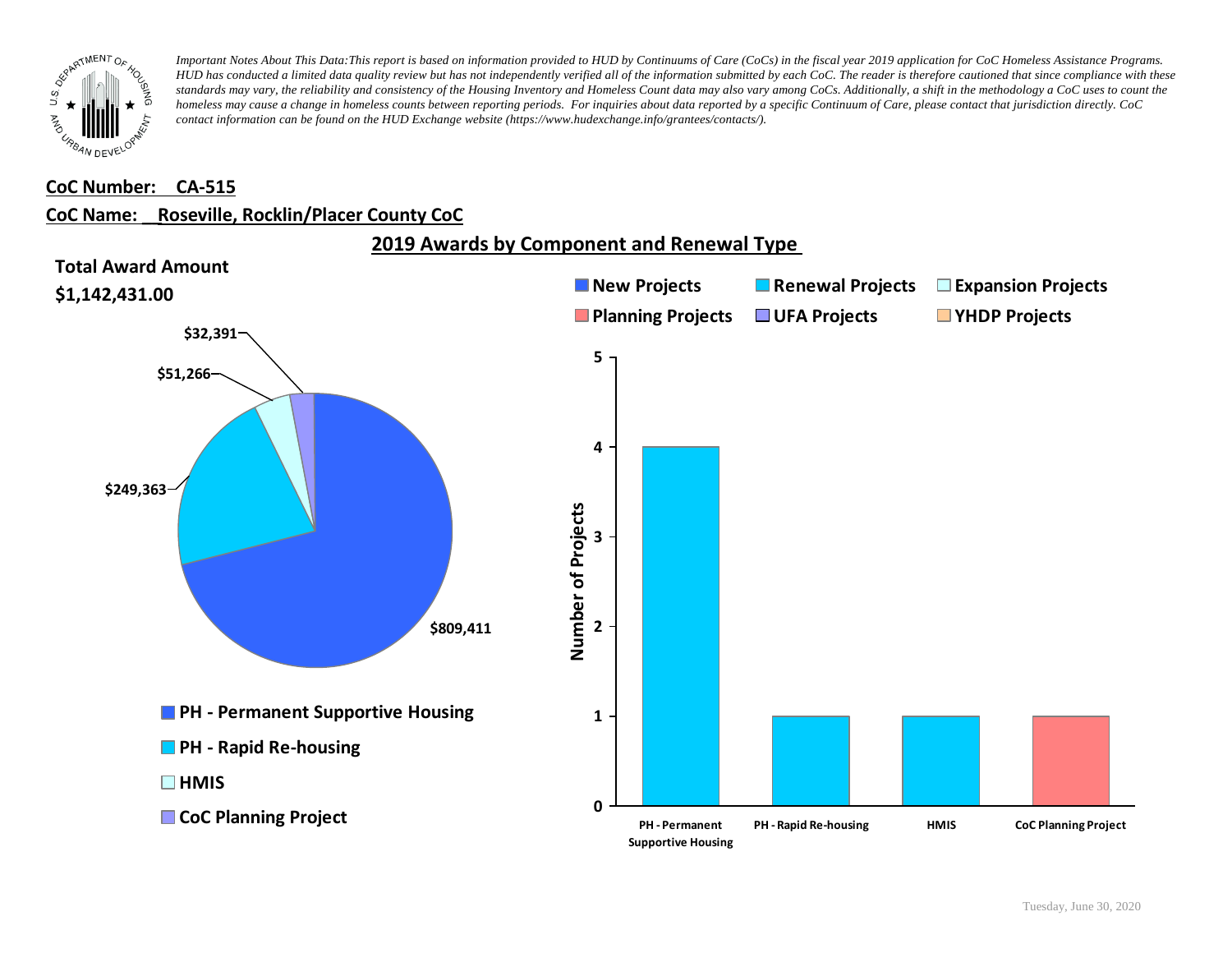

### **CoC Number: CA-515**

### **CoC Name: \_\_ Roseville, Rocklin/Placer County CoC**



## **2019 Housing Inventory Summarized by Target Population and Bed Type**

<sup>1</sup> Adult & Child Beds refer to beds for households with one adult (age 18 or older) and at least one child (under the age of 18).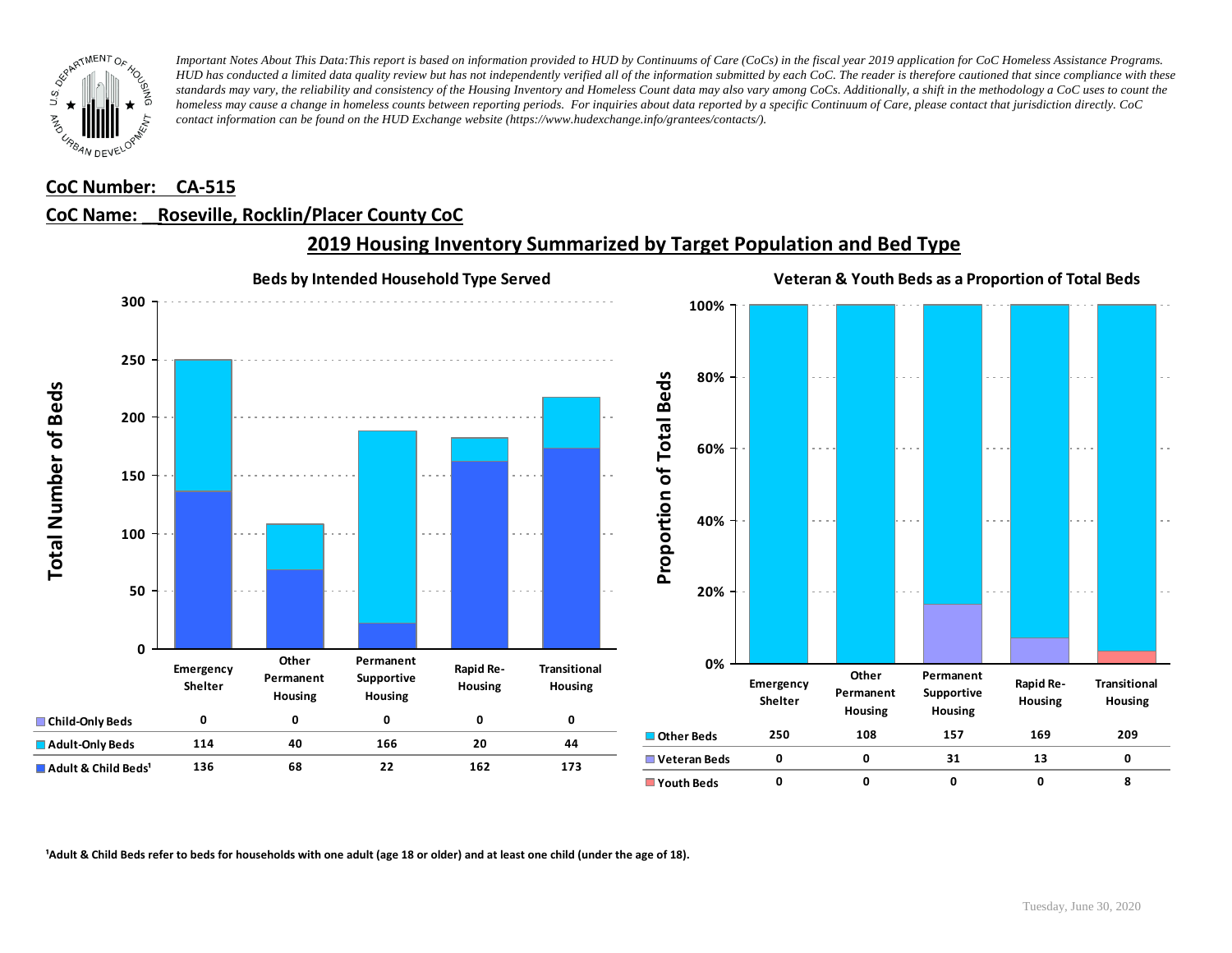

#### **CoC Number: CA-515**

#### **CoC Name: \_\_ Roseville, Rocklin/Placer County CoC**

## **2019 Point in Time Count Summarized by Household Type**



\* Safe Haven programs are included in the Transitional Housing category.

¹This category includes single adults, adult couples with no children, and groups of adults. ²This category includes households with one adult and at least one child under age 18.

³This category includes persons under age 18, including children in one-child households, adolescent parents and their children, adolescent siblings, or other household configurations composed only of children.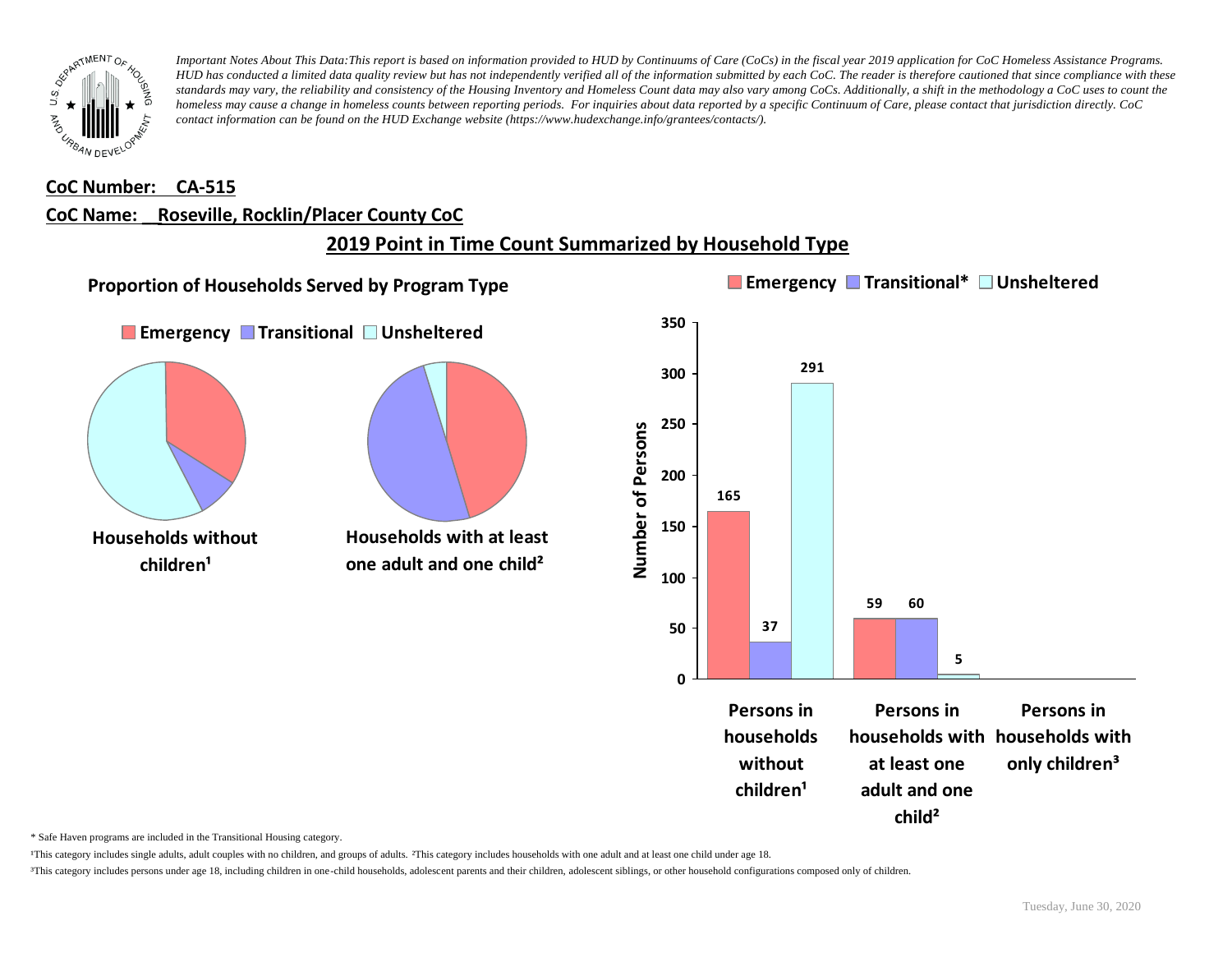

# **CoC Number: CA-515 CoC Name: \_\_ Roseville, Rocklin/Placer County CoC**



## **2019 Point-In-Time Count Proportion of Persons in each Age Group by Household Type**

\* Safe Haven programs are included in the Transitional Housing category.

¹This category includes single adults, adult couples with no children, and groups of adults. ²This category includes households with one adult and at least one child under age 18.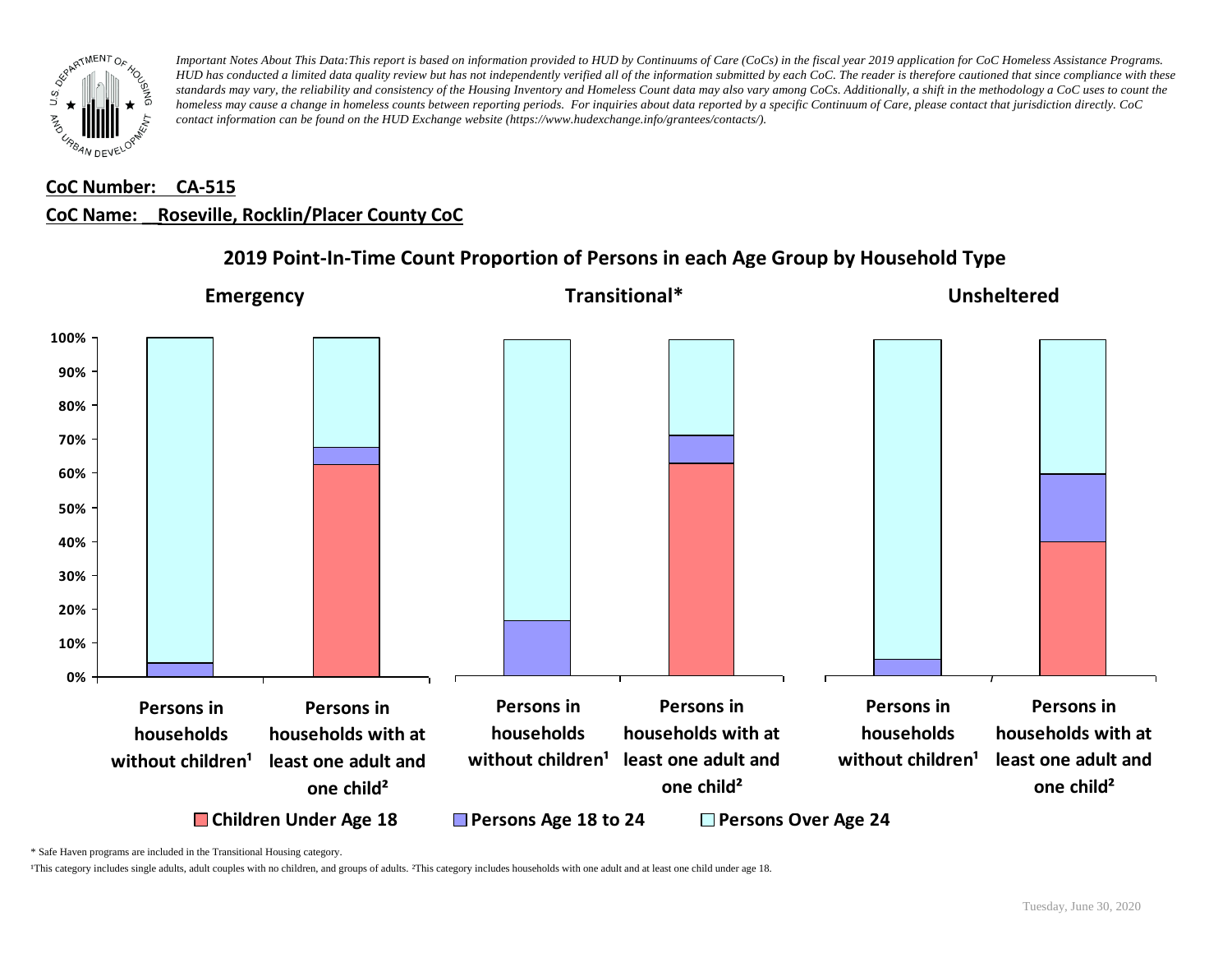

#### **CoC Number: CA-515**

### **CoC Name: \_\_ Roseville, Rocklin/Placer County CoC**



**2019 Point in Time Count Summarized by Chronically Homeless by Household Type**

\* Safe Haven programs are included in the Transitional Housing category.

¹This category includes single adults, adult couples with no children, and groups of adults. ²This category includes households with one adult and at least one child under age 18.

³This category includes persons under age 18, including children in one -child households, adolescent parents and their children, adolescent siblings, or other household configurations composed only of children.